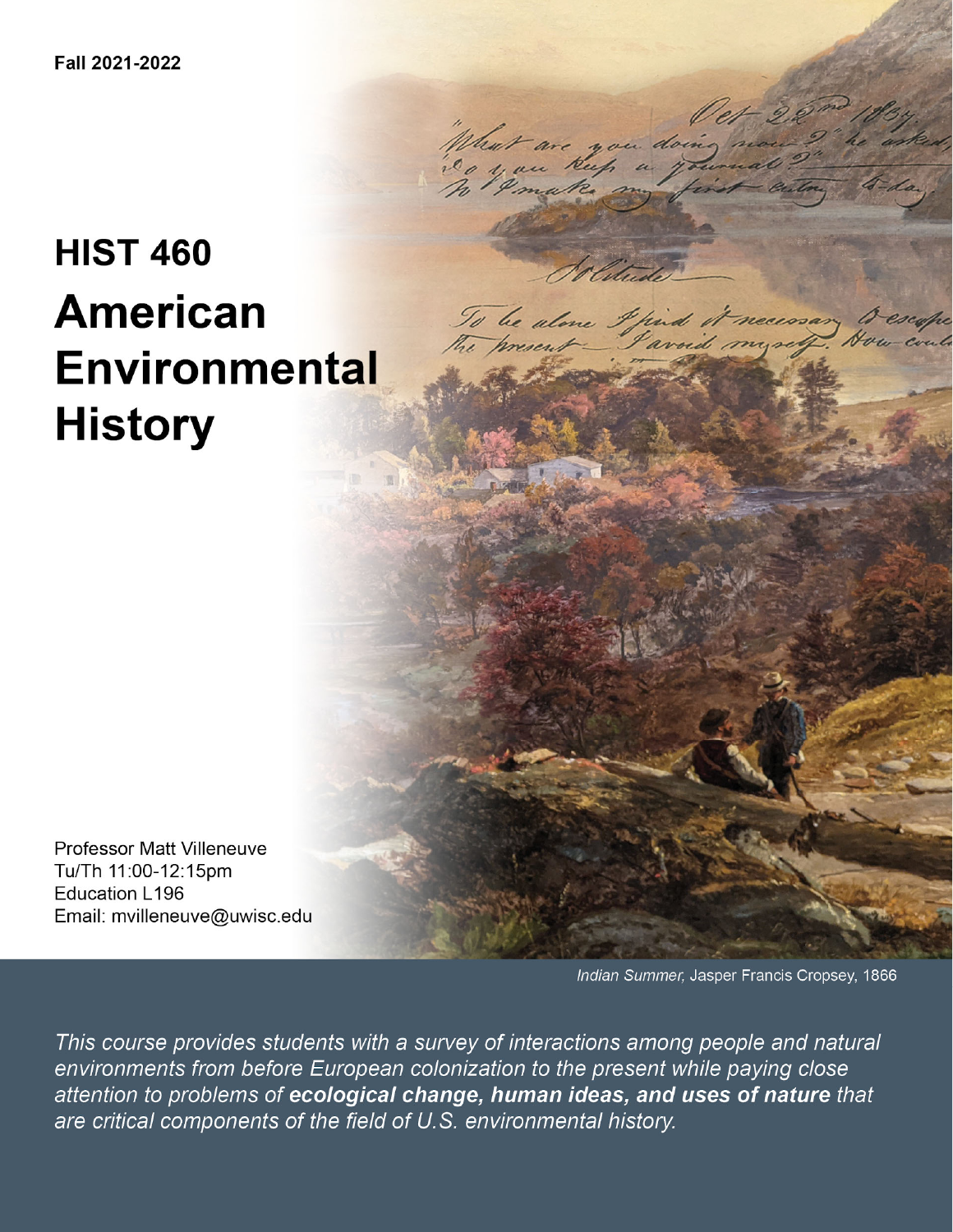

## **HIST 460: American Environmental History**

## **4 Credits**

### **Course Designations and Attributes**

*Humanities, Social Science; Counts as Liberal Arts and Science credit in L&S; cross-listed as*  IRZM \$ NX\$ : 4 \$ KISK \$ : 4 \$ MW XSV ] \$ : 4

### **Course Description**

*A survey of interactions among people and natural environments from before European colonization to present. Equal attention to problems of ecological change, human ideas, and uses of nature and history of conservation and environmental public policy.*

#### **Requisites**

*None*

### **Meeting Time and Location**

*TuTh 11:00am-12:15pm Education L196* 

### **Instructional Modality**

*In-person*

### **Specify How Credit Hours are Met by the Course**

*This 4-credit class meets each week for a total of 4 class period hours over the fall semester: two 75-minute lectures plus one 50-minute discussion section, which together count as four contact hours according to UW-Madison's credit hour policy. The course expects that students will work on course learning activities (reading, writing, studying, discussing, etc) for about 2 hours out of classroom for every class period, for an average of at least 8 hours of work outside of class per week. This syllabus includes detailed information about meeting times and expectations for student work.* 

### **Regular and Substantive Student-Instructor Interaction**

*This course offers substantive interaction which engages student learning and assessment through direct instruction, written feedback on student work, and facilitating discussion of course content. The instruction is outlined by the course schedule.* 

### **Professor Matt Villeneuve**

**Office Hours:** Wednesday 9:00-11:00am George Mosse Humanities Building 5116

mvilleneuve@wisc.edu

#### **Graduate Student Teaching Assistant Brandon Nakashima**

DIS 301 W 8:50-9:40am 1407 Sterling Hall DIS 302 W 9:55-10:45am 1323 Sterling Hall DIS 303 W 11:00-11:50am 2333 Sterling Hall DIS 304 W 3:30-4:20pm 4011 Vilas Hall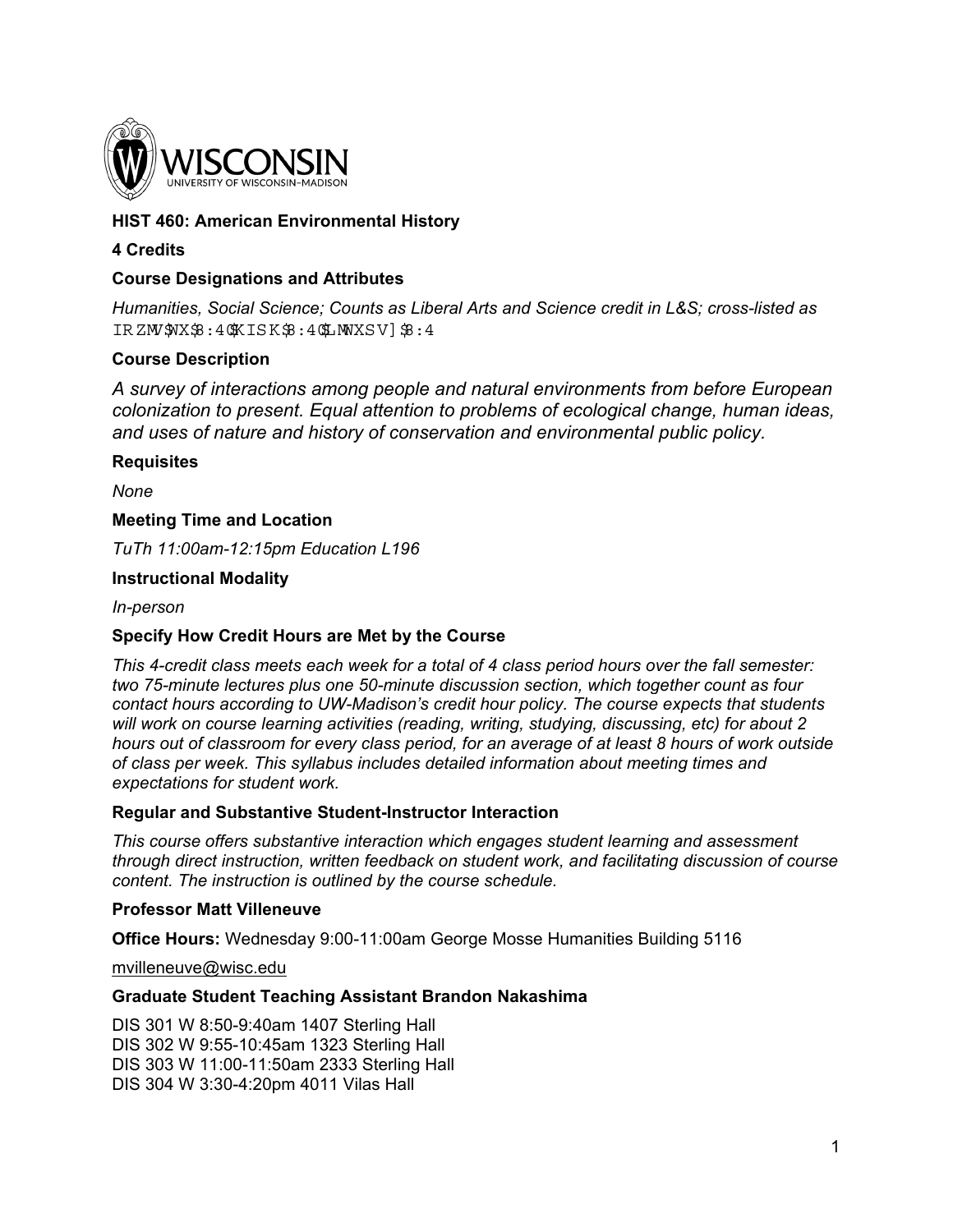**Office Hours:** Wednesday 1:00-3:00pm George Mosse Humanities Building 4272

bnakashima@wisc.edu

### **Course Learning Outcomes**

*In this course, students will:* 

- *Understand the basic questions posed by environmental history as a field and method for doing historical scholarship*
- *Evaluate the continuities and shifts between environmental politics, in relation to social and economic and racial formations and material conditions in U.S. history*
- *Demonstrate proficiency with using primary and secondary sources to complete an original research paper related to the history of a chosen landscape*



*"The special task of environmental history is to assert that stories about the past are better, all other things being equal, if they increase our attention to nature and the place of people within it. This is different from saying that our histories should turn their readers into environmentalists or convince everyone of a particular political point of view. Good histories rarely do this. But if environmental history is successful in its project, the story of how different peoples have lived in and used the natural world will become one of the most basic and fundamental narratives in all of history, without which no understanding of the past could be complete."* 

-William Cronon, 1992

Today, it seems as if the United States (and the globe) is experiencing a range of unprecedented environmental crises. Climate change, species extinctions, invasive flora and fauna, energy sustainability, droughts and famines, depleted resources and increased pollution, etc. seems to evidence a troubled present and perilous future for both human and non-human life alike. Yet every crisis has a history. Understanding that past can inform how we might approach the present.

This course will treat the American past as seen through the lens of the natural world. While it is numbered at the 400 level, this course is intended as an introduction to historical research and the field of environmental history. In this class, we will center relations between human beings and non-human world as a critical part of our analysis, in order to explore how Americans have understood such relationships – and how these relationships have, in turn, materially shaped human events. We will not only study environmental topics, but practice the methodology of environmental historians, who aim to tell stories about "nature" as both a biological system and as a cultural concept.

Alongside these considerations, students will practice various skills central to the method of this field, such as reading the landscape; study the historiographical issues which define U.S.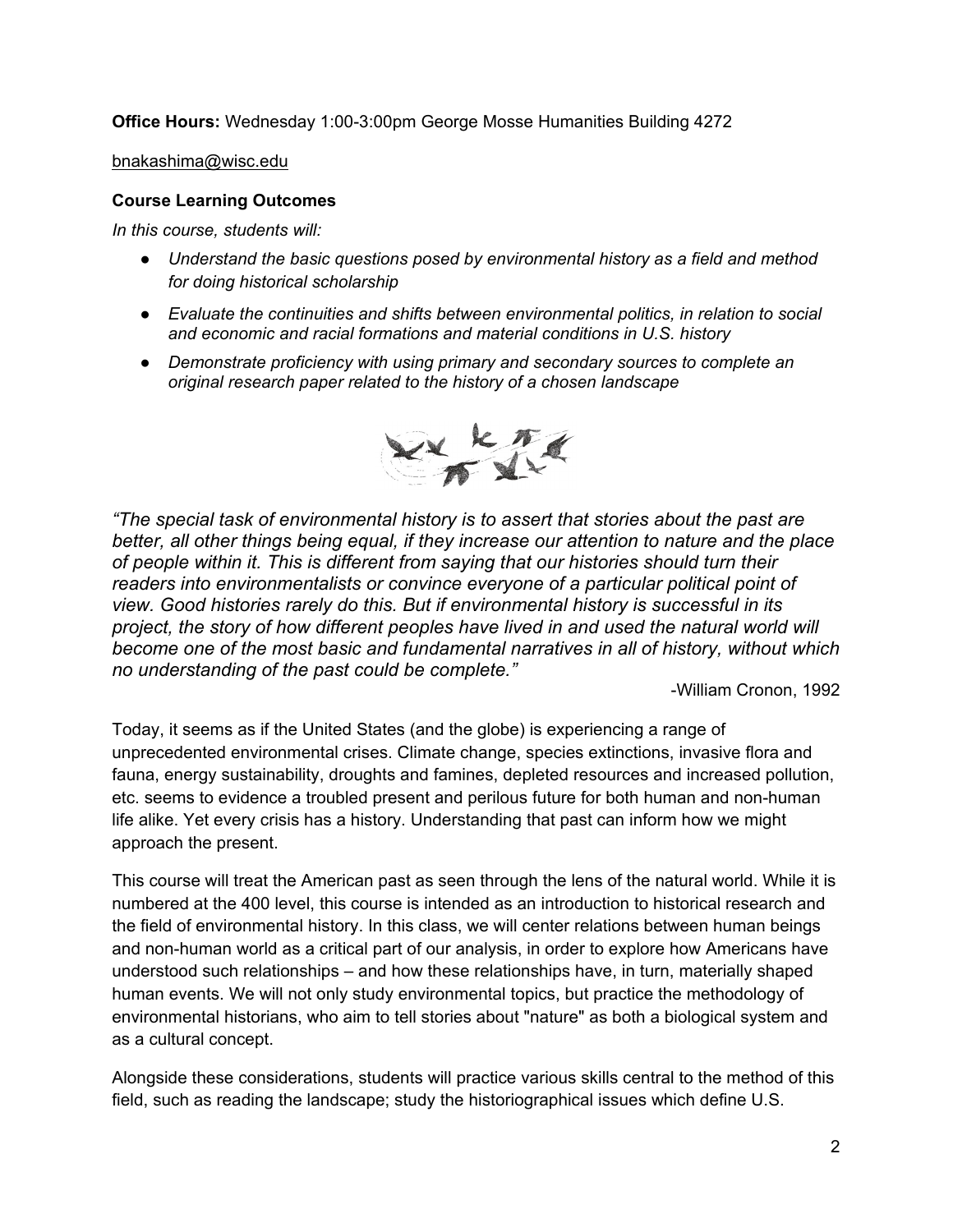environmental history; and conduct an original research paper investigating the history of a landscape of their choice. By the end of the term, we will have traversed the varied terrain of the American people's perceptions, imaginings, and interactions with the non-human world, and the ways in which these different "natures" have acted as both agents and objects of historical change over time.

## **Required Books**:

- William Cronon, Changes in the Land
- Mark Fiege, The Republic of Nature: An Environmental History of the United States

Additional readings will be available on Canvas.

### **Requirements and Grading**:

For a description of each of the following assignments, see the course schedule:

| $\bullet$ | Landscape History Project:                       |  |     |
|-----------|--------------------------------------------------|--|-----|
|           | Scouting the Terrain Exercise<br>$\circ$         |  | 3%  |
|           | Landscape Proposal<br>$\circ$                    |  | 3%  |
|           | <b>Annotated Bibliography</b><br>$\circ$         |  | 3%  |
|           | <b>Concepts Writing</b><br>$\Omega$              |  | 3%  |
|           | Outline<br>$\bigcirc$                            |  | 3%  |
|           | <b>Class Presentation</b><br>$\bigcap$           |  | 10% |
|           | Final paper (10-12 pages)<br>$\circ$             |  | 30% |
| $\bullet$ | Midterm Exam                                     |  | 15% |
| $\bullet$ | Discussion notes for Cronon, Changes in the Land |  | 5%  |
| $\bullet$ | Death in the West Response Paper                 |  | 5%  |
| $\bullet$ | Class and section attendance and participation   |  | 20% |

# **Policies**

**Class attendance and participation:** This class is designed to function as a "flipped classroom," a configuration where lectures aim to anchor discussion of readings, practice methodology, and promote participation amongst all members of the course. This is supplemented by discussion sections led by the Graduate Teaching Assistant, who functions as an expert facilitator. In both settings, students are empowered to offer their perspective, ask questions, and respond to their peers in open-ended dialogue. To earn full marks, students are expected to attend class and participate in discussion sections.

**Absences:** Life happens, however; you have one unexcused absence from your discussion section to use as you see fit. Should you need another reasonable accommodation, please communicate with me in writing at least 48 hours in advance.

**Communication:** If you need to reach me to discuss this course, the history department, or scholarship in general, please send me an email or drop by my office hours. Please allow me 48 hours to respond to email. As I do history at odd hours, I have made a point not to respond to email over the weekend. Plan accordingly!

Late work: Any assignments that are turned in late will receive a 10% penalty per day late, up to five days, after which it will receive an automatic F. Please do your utmost to avoid turning in late work. Should you need a reasonable extension for any assignment, you must contact me in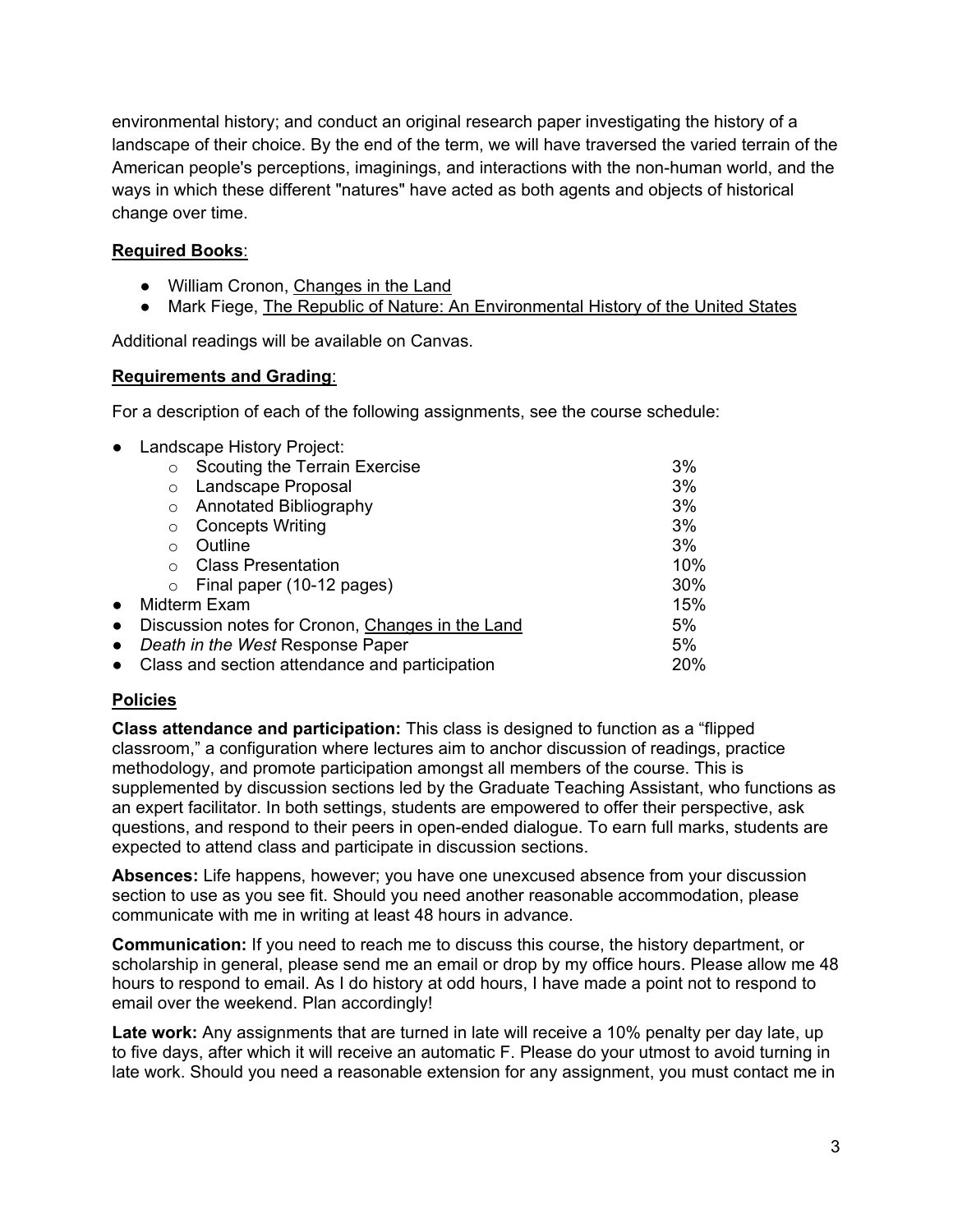advance and explain your circumstances in writing. You will need to allow me 48 hours to evaluate your written request.

## **COVID-19 Safety Statement**

By order of the chancellor, effective Thursday, August 5, 2021 all students, employees and visitors to campus will be required to wear masks when inside campus buildings. The university urges everyone to get vaccinated as soon as possible; this is the most effective way to limit the ability of the virus to spread, allowing us to ease restrictions sooner. Most people vaccinated against COVID-19 will not get the virus, but some will experience breakthrough infections. This is reflected in new research from UW–Madison and PHMDC that shows, since the rise of the Delta variant, some vaccinated people carry similar amounts of virus in their nasal passages as unvaccinated people. Vaccination remains your best protection from COVID-19. Vaccinated people remain highly protected from the most severe outcomes of the disease and they are far less likely to become infected, however some vaccinated people with COVID-19 may be capable of passing the virus to others. Masks are a remarkably simple and effective tool to help us limit that risk.

*Unless otherwise stated, this course follows all other UW-Madison course policies.* 



### **Course Schedule**

## **Part One: Getting Started: Definitions, Research, Landscape**

### **Week 1: A Short Introduction**

Learning Goal: *Familiarize students with the scope of the course, its learning objectives, and the skills we will practice in the study of Environmental history.* 

September 9: Conversing with the Earth: Nature, History, Ecology, and Environment

### **Week 2: Defining the Environmental**

Learning Goal: *Understand the basic questions posed by environmental history—of science, political economy, and cultural meaning – by considering a methodological model.* 

September 14: Methods in Environmental History Reading due: William Cronon, "Kennecott Journey"

 September 16: Landscape and Archive: Group A: Landscape Reading at the Lakeshore Preserve and Group B: Research at the Wisconsin State Historical Society

For section:

- Mark Fiege, *Republic of Nature,* Introduction, 3-22
- Scouting the Terrain assignment: *Print out a Google Maps screencap of a place that you think illustrates a concept from Cronon's "Kennecott Journey" and a write paragraph explanation of your interpretation.*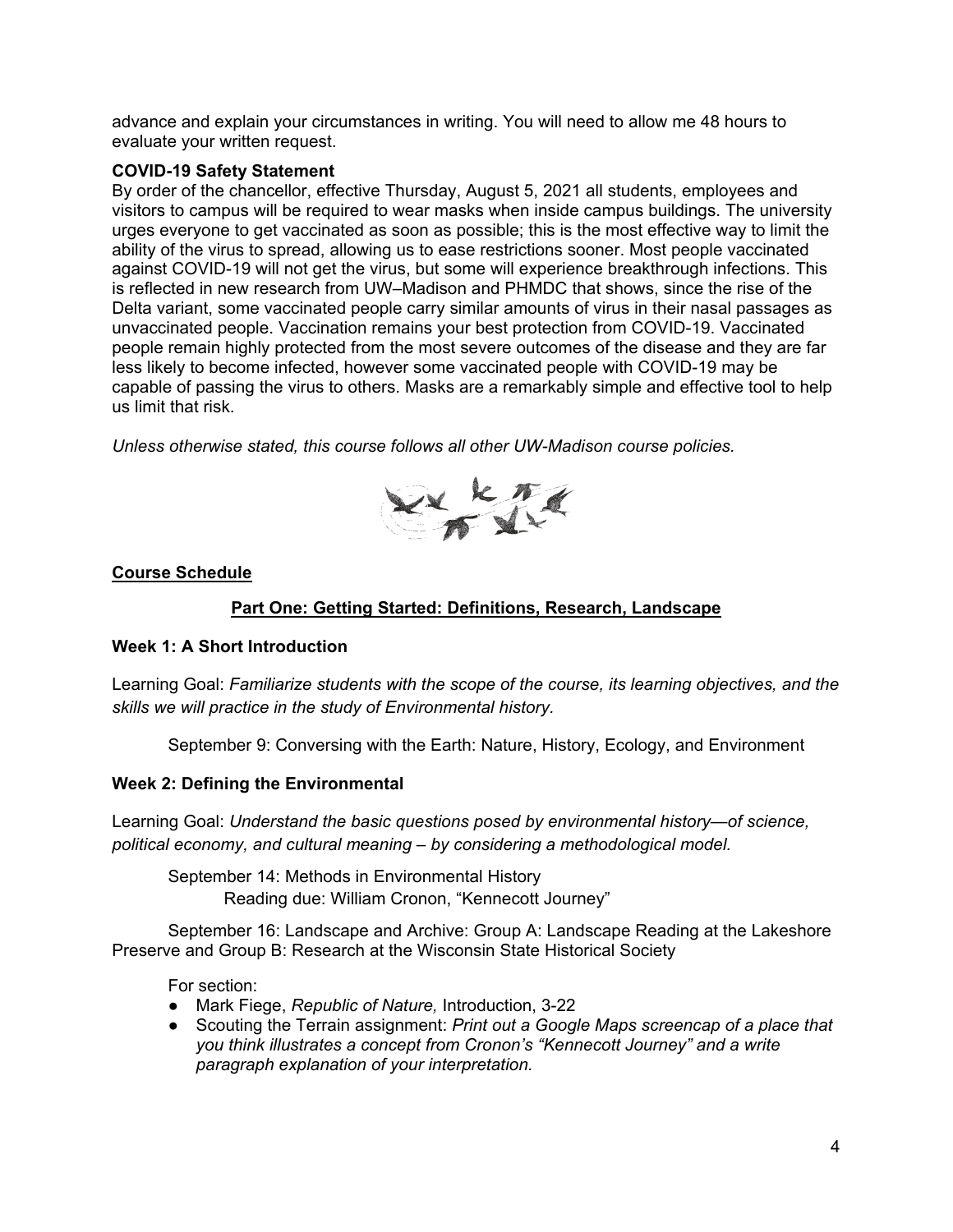## **Week 3: The Nature of Research**

Learning Goal: *Understand, in a systematic way, the bases of historical research and begin applying these to environmental history through experience and practice of the methods of landscape reading.*

 September 21: Landscape and Archive: Group A: Research at the Wisconsin State Historical Society and Group B: Landscape Reading at the Lakeshore Preserve

September 23: Native American Environments

Reading due: William Denevan, "The Pristine Myth" + Alfred Crosby, "Virgin Soil Epidemics"

For section:

● Susan Hill, *The Clay We Are Made of*, "Karihwa'onwe -The Original Matters"

## **Part Two: The Columbian Encounter**

### **Week 4: Invasions and Transformations**

Learning goal: *Understand the complexities and diversity of American Indian humanenvironment interactions, their historicity, and the consequences of the (re)connecting of Old and New Worlds.* 

September 28: Co-invasion

Reading due: Fiege, *Republic of Nature,* Chapter 1: Satan in the Land

September 30: The Fur Trade

Reading due: Cronon, *Changes in the Land*, 1-107

For section:

● Discussion notes: Submit your reading notes on the first half of Cronon, *Changes in the Land*.

### **Week 5: Changes in the Land**

Learning goal: *Engage a model and foundational work of environmental history, understanding the nature and complexity of its argument, its sources, method, and key questions.*

October 5: Fields and Fences

Reading due: Cronon, *Changes in the Land*, 108-170

October 7: Slavery: Disciplining People and Land

Reading due: Fiege, *Republic of Nature,* Chapter 3: King Cotton

For section:

● Landscape Proposal: *Write a two-three paragraph proposal for the landscape you have chosen for your research project.*

# **Part Three: City and Country: Power and the Forging Connection**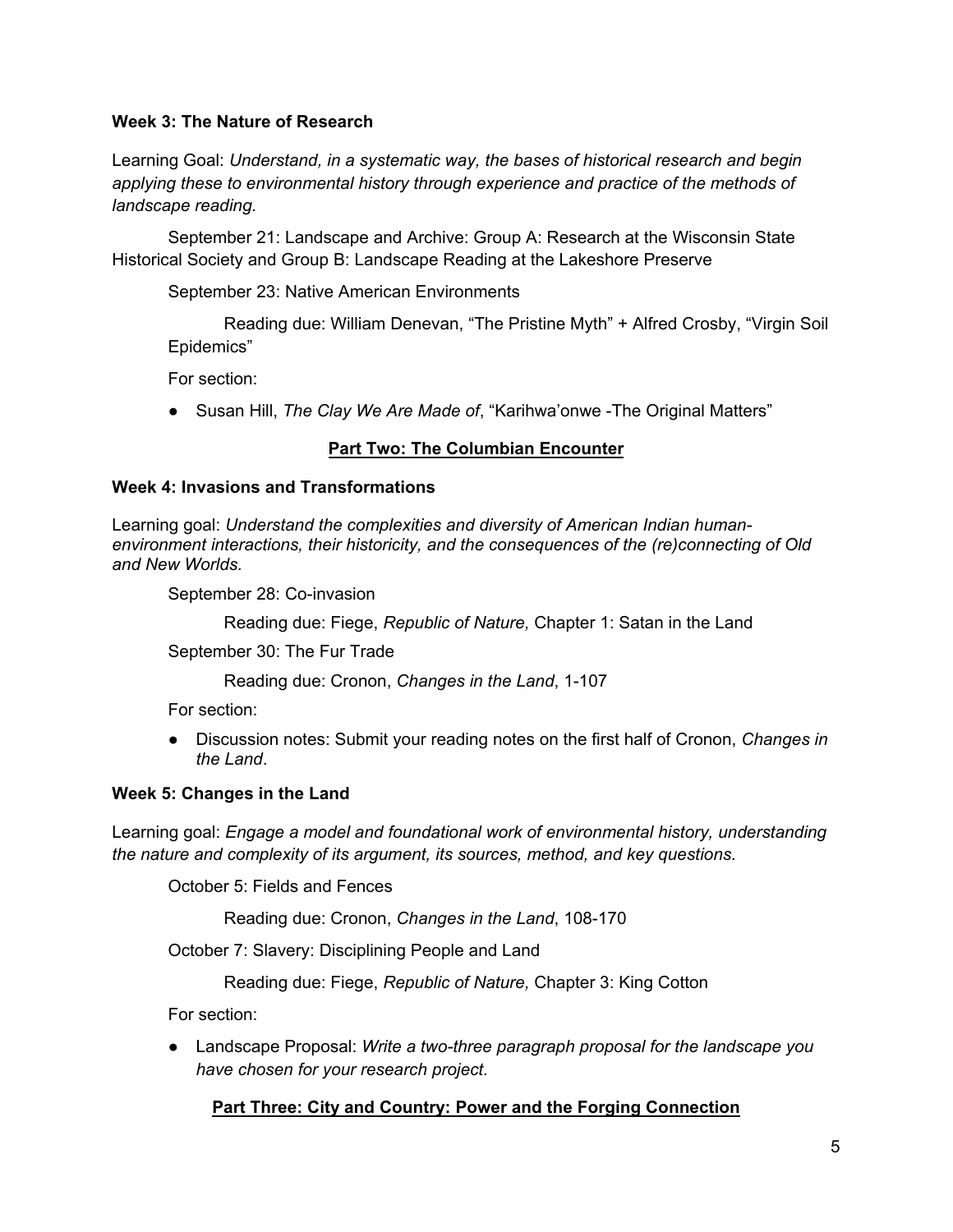## **Week 6: Power: Animal, Human, Gravity, Solar**

Learning goal: *To understand relations between energy power and social power as fundamental to the shape of the United States in the early nineteenth century, and the ways such relations continue to shape the continent (and, of course, the entire world).* 

October 12: Industrial Revolutions + Cores and Peripheries

 Reading due: Fiege, *Republic of Nature,* Chapter 5: The Nature of Gettysburg October 14: How the West was Built

Reading due: Fiege, *Republic of Nature,* Chapter 6: Iron Horses

For section:

- Rosenberg, *The Cholera Years*
- Annotated bibliography: *Submit an annotated bibliography which includes at least three secondary sources that contextualize and support your final project and at least three primary sources—maps, texts, images, statistics, scientific studies—that provide evidence for your final project.*

### **Week 7: The Logics of Capitalism**

Learning goal: *Be able to understand, utilize, and critique key concepts relating to the rapid development of capitalist industry in the U.S., and its relation to, and effects upon, local and national environments. In the terms of* Kennecott Journey*, work within the realm of political economy.*

October 19: Market Hunting: Extinction and Class Warfare

Reading due: Garret Hardin, "Tragedy of the Commons"

October 21: The Fisherman's Problem + The Tragedy of the Commons

 Reading due: Lissa Wadewitz," Are Fish Wildlife?" + Joshua Reid, *My County is the Sea,* Chapter 5, "An Anomaly in the Indian Service"

For section:

● Jennifer Price, *Flight Maps*, 1-55.

### **Week 8: Midterm Examination**

Learning goal: *Use the form of the examination as an occasion to consolidate knowledge and practice applying tools and questions of historical inquiry.*

October 26: Midterm examination

October 28: CLASS CANCELLED (Western History Association)

### **Part Four: Nature and Culture: Forgetting Connections and Rude Awakenings**

**Week 9: Imagining, Picturing, and Making Nature**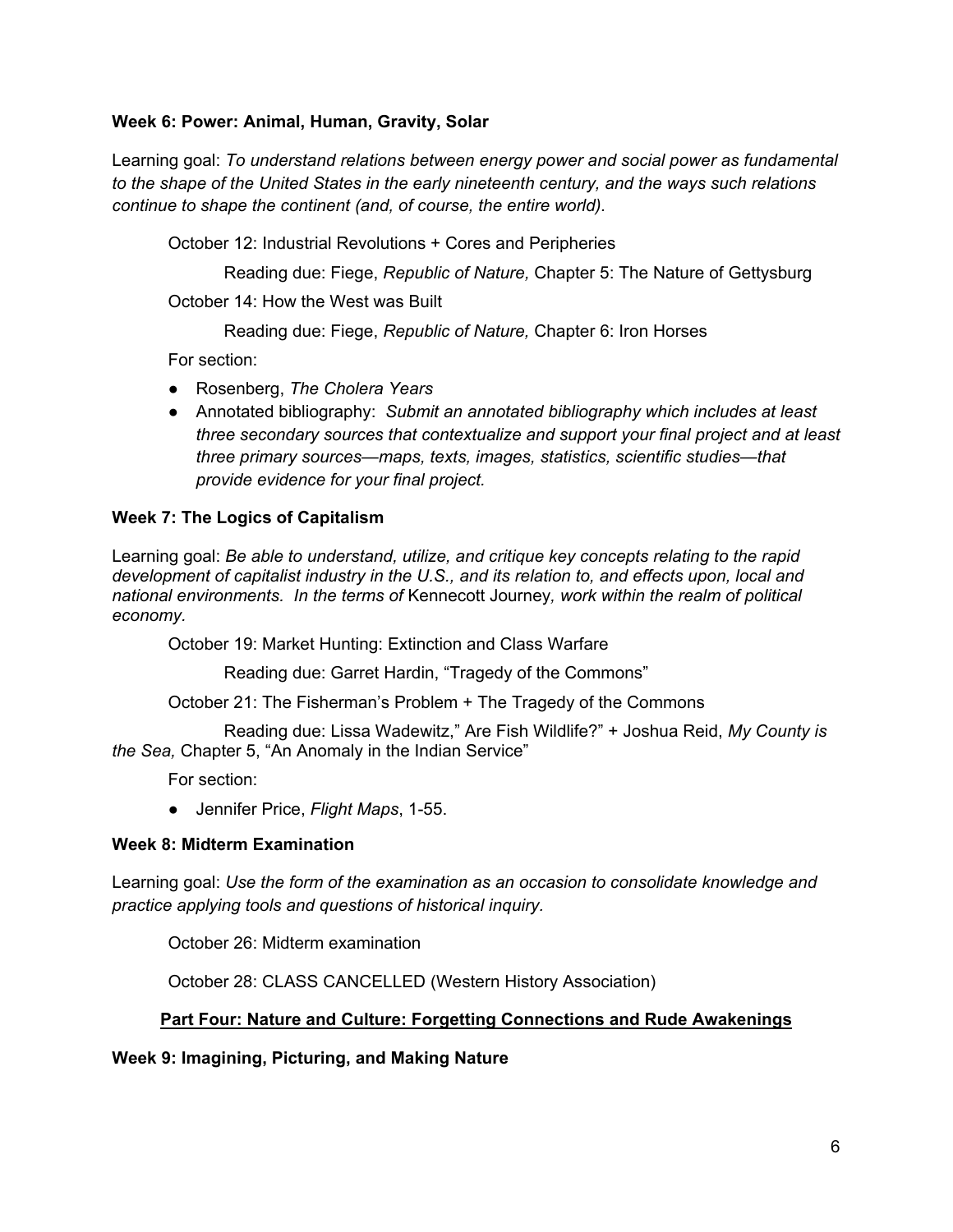Learning Goal: *Understand the role of culture—social relations, aesthetics, literature, and more—in driving discussions concerning environmental issues including health and disease, urban and suburban development.*

November 2: Nature Sublime and Picturesque

 Reading due: Henry David Thoreau, from "Walden" selections + Barbara Novak, Nature and Culture, 3-17

November 4: Vital Men and Studious Women

Reading due: *Death in the West* Episodes 1 + 2 + 3 (begin listening)

For section:

● *Death in the West* Episodes 1 + 2 + 3 (continue listening)

## **Week 10: Gilded Age, Wild Nature**

**Learning Goal:** *Explore the historical origins of twentieth-century environmental politics in the new powers of the state, which expanded—often directly in terms of environmental and land management—during the Progressive Era.* 

November 9: The War for Ancient Sunlight

Reading due: *Death in the West* Episodes 7 + 10

November 11: Conservation and the Invention of Wilderness

Reading due: William Cronon, "The Problem of Wilderness"

For section:

● *Death in the West* Response paper: *Write a 1-2 page response paper that answers the following three questions: #1 Who – or what – killed Frank Little? Drawing on the concepts we've explored, identify your top three suspects. (Think back to the Peshtigo fire activity that began this class.) #2 Train trestle, mine shaft, union hall, cemetery, the city of Butte, the state of Montana, the region known as "the west" – which landscape discussed in the podcast is the most important to understanding Little's story? #3 Is this story an environmental history? If so, how? If not, why not? What would the podcast need to include?*

# **Part Five: Seeing Like a State**

### **Week 11: Culture and Conservation**

Learning Goal: *Evaluate the continuities and shifts between Progressive and New Deal environmental politics, in relation to social and economic (and racial) anxieties and material conditions.*

November 16: The Dust Bowl and the New Deal's Managed Landscapes

Reading due: Donald Worster, Dust Bowl, selections 1-42, 67-79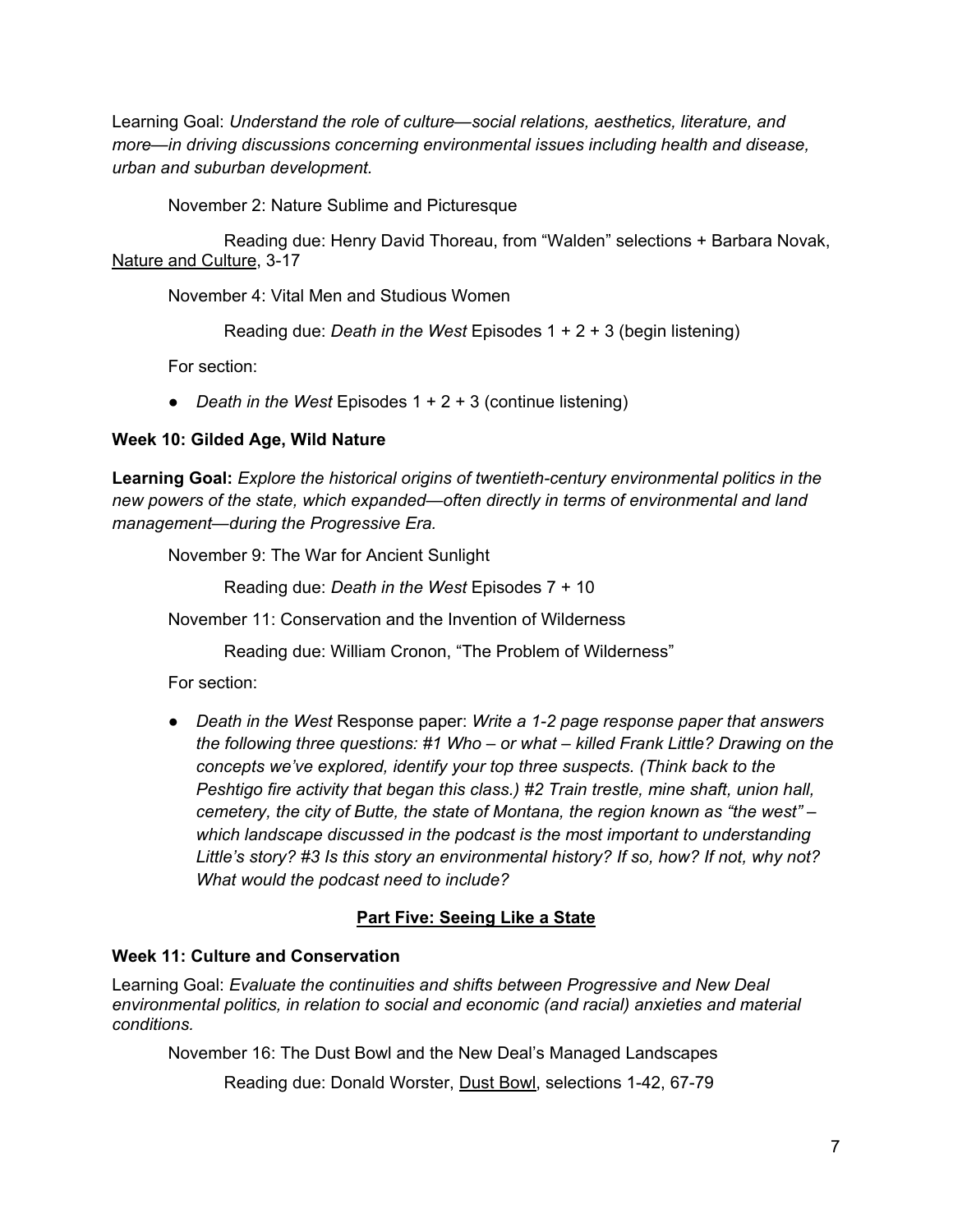November 18: Guest Lecture: Brandon Nakashima

 Reading due: Aldo Leopold, from Sand County Almanac, "Illinois Bus Trip," "Red Legs Kicking," "Thinking Like a Mountain," and "The Land Ethic" For section:

● W.E.B. DuBois, "Of the Black Belt" + J. Drew Lanham, *The Home Place* (selections)

## **Week 12: A Nation of Plenty and Peril**

Learning goal: *Explore the post-war era in the United States as a disquieting divergence between an imagined culture of plenty and the reality of environmental degradation.* 

November 23: Post-war Bounties and Burdens: Bombs, Oil, and Atoms

 Reading due: Fiege, *Republic of Nature,* Chapter 7: Atomic Sublime + Rachel Carson, from Silent Spring, 3-13.

November 25: CLASS CANCELLED (Thanksgiving recess)

For section: SECTIONS CANCELLED (Thanksgiving recess)

### **Week 13: A World Come Apart and Come Together**

Learning goal: *Understand the enduring crises of the postwar world and the rise of environmentalism as a local, regional, national, and global political force and model the contours of the final project presentations.* 

November 30: Earth Day and Energy Crises: From Conservation to Environmentalism

Reading due: Rome, "The Environmental Movement and the 1960s"

December 2: Car Country on the Water and the Automation of Patos Island

Reading due: Fiege, *Republic of Nature,* Chapter 9: It's a Gas

For section:

● Concepts Writing: *2-3 pages of writing that apply key concepts—energy flow, commons regimes, social power, alienation, public and private property, etc.— that draws on evidence you have been gathering for the final project.* 

### **Part Six: What is to Be Done?**

### **Week 14: "Think Globally, Act Locally, Panic Internally"**

Learning Goal: *Use the historical knowledge developed over the semester to offer insights on the immediate past, the present, and perhaps even the future.* 

December 7: Climate Change: Warming Planet, Scorched-Earth Politics

Reading due: Deborah Coen, "Big is a Thing of the Past," 305-321

December 9: American Anthropocene

 Reading due: Steffen, Grinevald, Crutzen, and McNeill, "The Anthropocene: Conceptual and Historical Perspectives" + Kimmerer, "The Sacred and the Superfund"